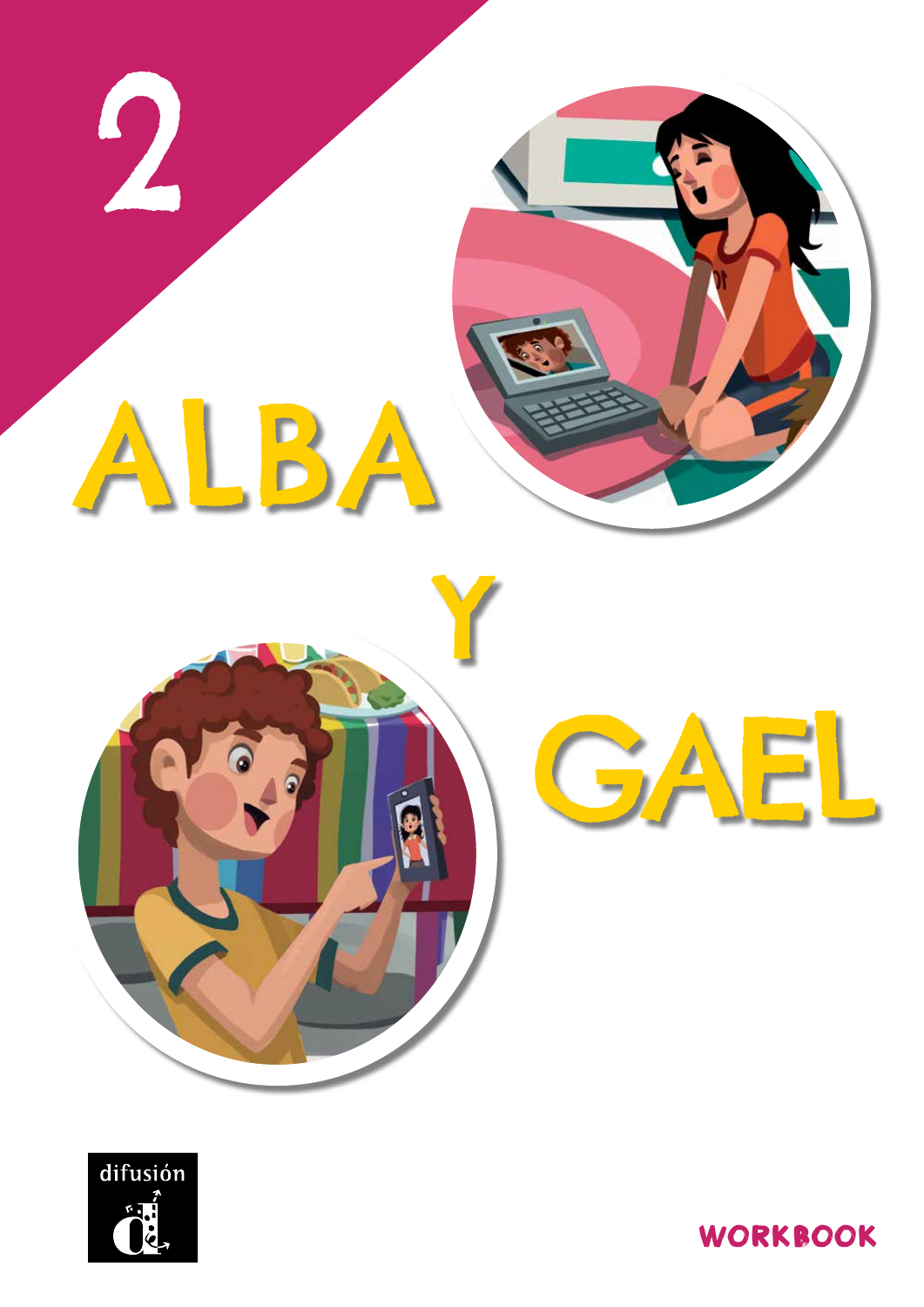All rights reserved. No part of this book may be reproduced or transmitted in any form or by any means, electronic or mechanical, including photocopying, recording or by any information storage and retrieval system, without permission in writing from the publisher.

### **Authors of the first edition**

Marcela Fritzler, Francisco Lara, Daiane Reis

**Linguistic advisors** Diana Chery-Ramírez

**Editorial coordinator** Clara Serfaty

**Cover design** Laurianne Lopez

**Design** La japonesa

**Layout** La japonesa y Elisenda Galindo

**Proofreading** Pablo Sánchez García

### **Ilustration**

Montse Casas (Ilustraciones Monsuros)

**Except for**: **Unidad 0**: p. 9 VanReeel/iStock, Poligrafistka/iStock; p. 11 Darakchi|Dreamstime.com; p. 13 Difusión. **Unidad 1**: p. 16 Diseño original de Montse Casas con retoques de David Revilla. **Recortables**: p. 77 Ilustración original de Montse Casas con intervención de David Revilla.

### **Photography**

**Unidad 0**: p. 8 Llorenç Conejo. **Unidad 1**: p. 15 jentakespictures/iStock, HRAUN/iStock, STEEX/ iStock; p. 16 Llorenç Conejo; p. 18 AztecBlue / Alamy Stock Photo. **Unidad 3**: p. 29 mahmutbaran/ iStock, ronen/iStock, Ronstik|Dreamstime.com, andy0man/iStock, Yaruta/iStock; p. 31 NilsZ/Fotolia; p. 34 Aleksandra Kaiudina/iStock. **Unidad 5**: p. 51 Lalocracio/iStock; p. 52 Loshadenok/Dreamstime, Iakov Filimonov/Dreamstime, Alle/Dreamstime, Alle/Dreamstime; p. 55 cynoclub/iStock, ksena32/iStock, GlobalP/iStock, JMichl/iStock, Sunnybeach/iStock, Eriklam/iStock, Llorenç Conejo; p. 56 Turnervisual/Istockphoto, Delphotostock/ Fotolia, PicturePartners/Istockphoto, indigolotos/ Istockphoto, baibaz/Fotolia.com. **Unidad 6**: p. 60 eurotravel/Istockphoto, mladn61/Istockphoto, Sproetniek/Istockphoto, yongyuan/Istockphoto, anyaivanova/Istockphoto; pp. 60-61 Peter\_Horvath/iStock, tifonimages/Istockphoto, Apriori1/ Istockphoto; p. 61 Clara Serfaty; p. 64 vasiliki/iStock; p. 65 nayuco/iStock. **Recortables**: p. 83 Alle/ Dreamstime, Loshadenok/Dreamstime, ksena32/ iStock, Iakov Filimonov/Dreamstime, GlobalP/Istockphoto, Lalocracio/iStock, Sunnybeach/iStock; p. 89 Tanteckken/Dreamstime, Turnervisual/Istockphoto, indigolotos/Istockphoto, oksix/Istockphoto, Delphotostock/Fotolia, PicturePartners/ Istockphoto, chictype/Istockphoto.

# difusión

Centro de Investigación y **Publicaciones** de Idiomas, S.L.



C/ Trafalgar, 10, entlo. 1ª 08010 Barcelona - España Tel.: (+34) 932 680 300<br>Fax: (+34) 932 680 300<br>Fax: (+34) 933 103 340 editorial@difusion.com

www.difusion.com

© 2019 The authors and Difusión Centro de Investigación y Publicaciones de Idiomas, S. L. ISBN: 978-84-17710-09-5 Impreso en España por Imprenta Mundo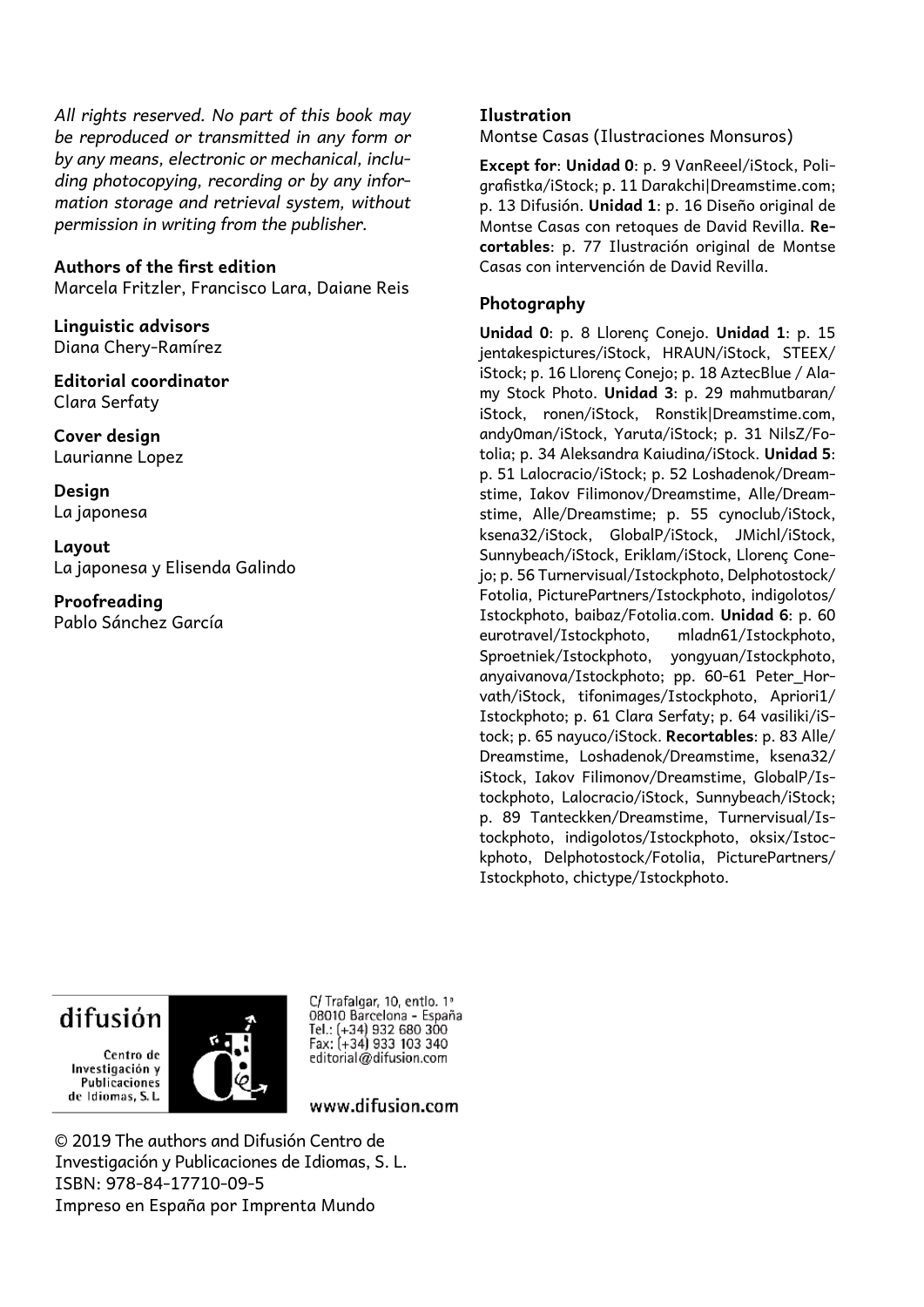

# OUR DIGITAL ENVIRONMENT The Spanish Hub

### **For Students**

- **•** Interactive digital version of the Student Book and Workbook
- **•** Self-correcting activities
- **•** Audio program
- **•** Songs**,** games**,** cut-out material

### **For Teachers**

- **•** A fully functional Learning Management System that helps you make the most of your classes with  $\overline{a}$  gradebook, as well as analytics that track your students' class performance.
- **•** Master classes, easy-to-copy sections, and customizable lesson plans.
- **•** Interactive self-correcting activities.
- **•** Gradebook, messaging, and data to evaluate student performance.

## Access TheSpanishHub at **www.difusion.us**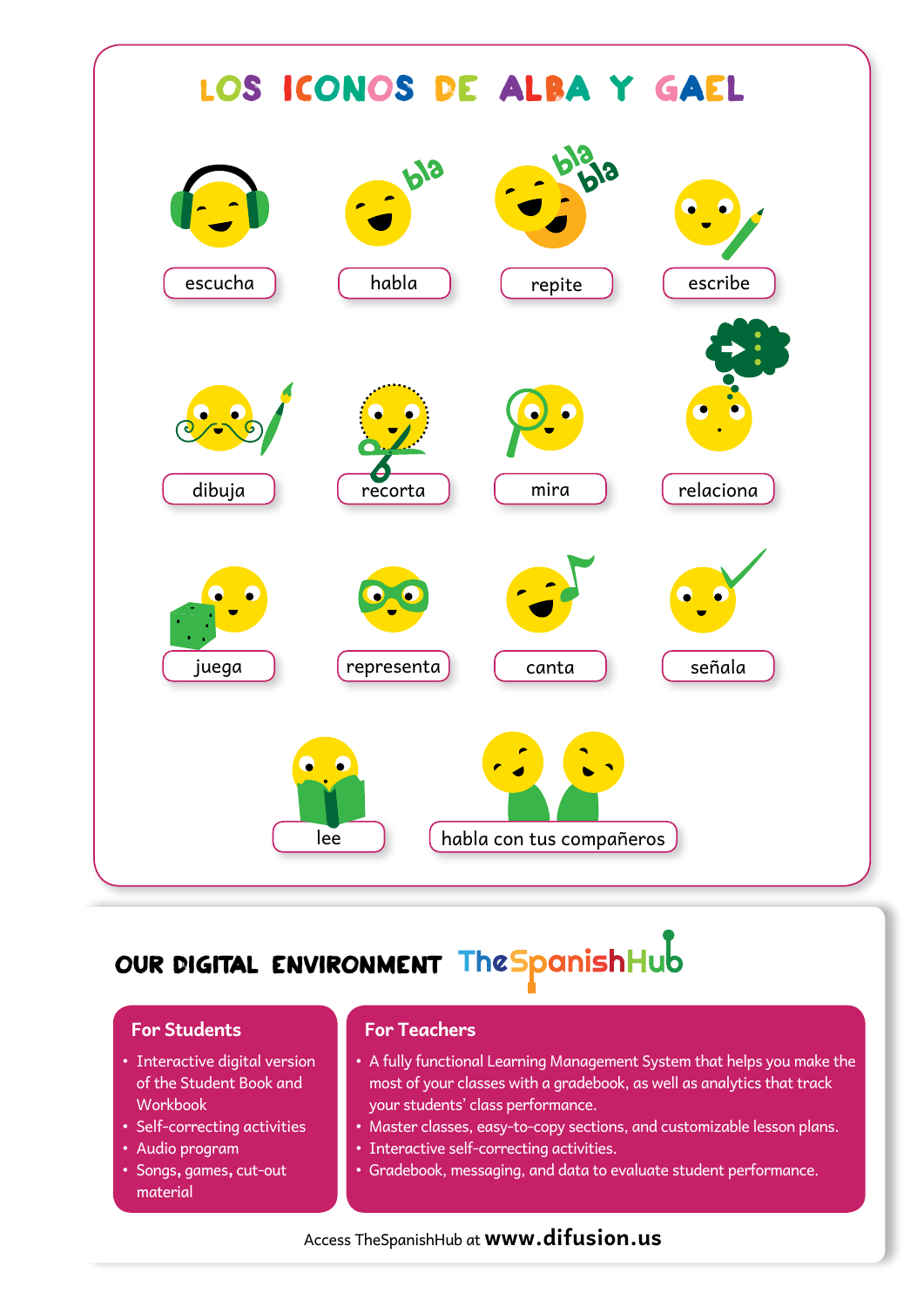# ÍNDICE

| Unidad 0 |
|----------|
| Unidad 1 |
| Unidad 2 |
| Juego    |
| Unidad 3 |
| Unidad 4 |
| Juego    |
| Unidad 5 |
| Unidad 6 |
| Juego    |
|          |